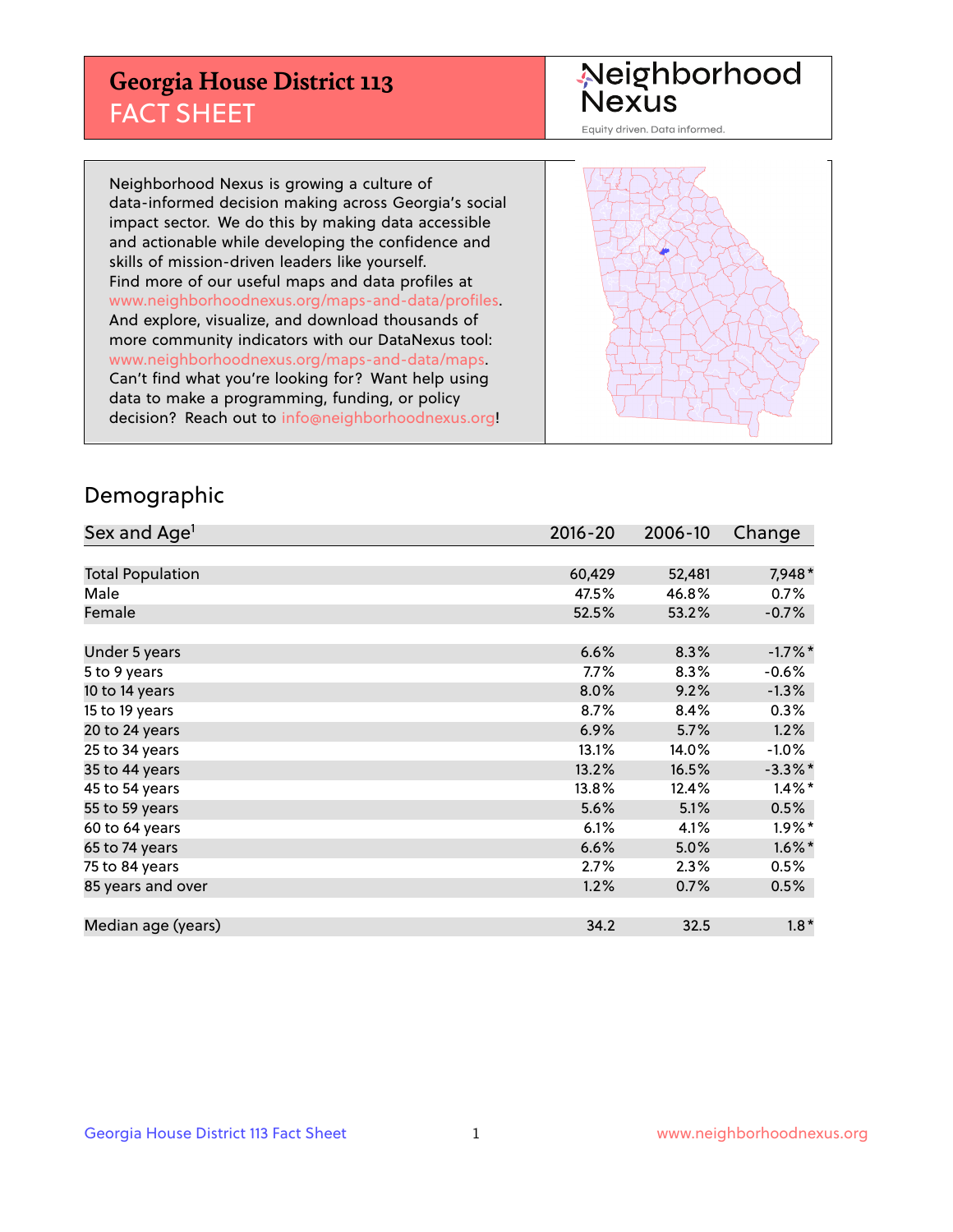## Demographic, continued...

| Race <sup>2</sup>                                            | $2016 - 20$ | 2006-10 | Change      |
|--------------------------------------------------------------|-------------|---------|-------------|
| <b>Total population</b>                                      | 60,429      | 52,481  | 7,948*      |
| One race                                                     | 96.7%       | 97.1%   | $-0.4%$     |
| White                                                        | 34.3%       | 46.0%   | $-11.7\%$ * |
| <b>Black or African American</b>                             | 58.4%       | 48.3%   | $10.2\%$ *  |
| American Indian and Alaska Native                            | 0.4%        | 0.3%    | 0.1%        |
| Asian                                                        | 1.5%        | 0.8%    | 0.6%        |
| Native Hawaiian and Other Pacific Islander                   | 0.1%        | 0.0%    | 0.1%        |
| Some other race                                              | 1.9%        | 1.7%    | 0.2%        |
| Two or more races                                            | 3.3%        | 2.9%    | 0.4%        |
|                                                              |             |         |             |
| Race alone or in combination with other race(s) <sup>3</sup> | $2016 - 20$ | 2006-10 | Change      |
| <b>Total population</b>                                      | 60,429      | 52,481  | 7,948*      |
| White                                                        | 36.6%       | 48.3%   | $-11.8\%$ * |
| <b>Black or African American</b>                             | 60.7%       | 50.6%   | 10.1%*      |
| American Indian and Alaska Native                            | 1.6%        | 0.9%    | 0.6%        |
| Asian                                                        | 1.8%        | 1.3%    | 0.6%        |
| Native Hawaiian and Other Pacific Islander                   | 0.2%        | 0.0%    | 0.2%        |
| Some other race                                              | 2.6%        | 2.6%    | 0.0%        |
|                                                              |             |         |             |
| Hispanic or Latino and Race <sup>4</sup>                     | $2016 - 20$ | 2006-10 | Change      |
| <b>Total population</b>                                      | 60,429      | 52,481  | 7,948*      |
| Hispanic or Latino (of any race)                             | 6.2%        | 5.2%    | 1.0%        |
| Not Hispanic or Latino                                       | 93.8%       | 94.8%   | $-1.0%$     |
| White alone                                                  | 31.8%       | 43.4%   | $-11.6\%$ * |
| Black or African American alone                              | 57.5%       | 47.8%   | $9.7\%$ *   |
| American Indian and Alaska Native alone                      | 0.2%        | 0.3%    | $-0.0%$     |
| Asian alone                                                  | 1.5%        | 0.8%    | 0.6%        |
| Native Hawaiian and Other Pacific Islander alone             | 0.1%        | 0.0%    | 0.1%        |
| Some other race alone                                        | 0.0%        | 0.2%    | $-0.2%$     |
| Two or more races                                            | 2.6%        | 2.3%    | 0.3%        |
| U.S. Citizenship Status <sup>5</sup>                         | 2016-20     | 2006-10 | Change      |
|                                                              |             |         |             |
| Foreign-born population                                      | 4,317       | 3,669   | 648         |
| Naturalized U.S. citizen                                     | 53.1%       | 50.5%   | 2.5%        |
| Not a U.S. citizen                                           | 46.9%       | 49.5%   | $-2.5%$     |
|                                                              |             |         |             |
| Citizen, Voting Age Population <sup>6</sup>                  | $2016 - 20$ | 2006-10 | Change      |
| Citizen, 18 and over population                              | 42,168      | 34,375  | 7,793*      |
| Male                                                         | 45.0%       | 45.0%   | 0.0%        |
| Female                                                       | 55.0%       | 55.0%   | $-0.0%$     |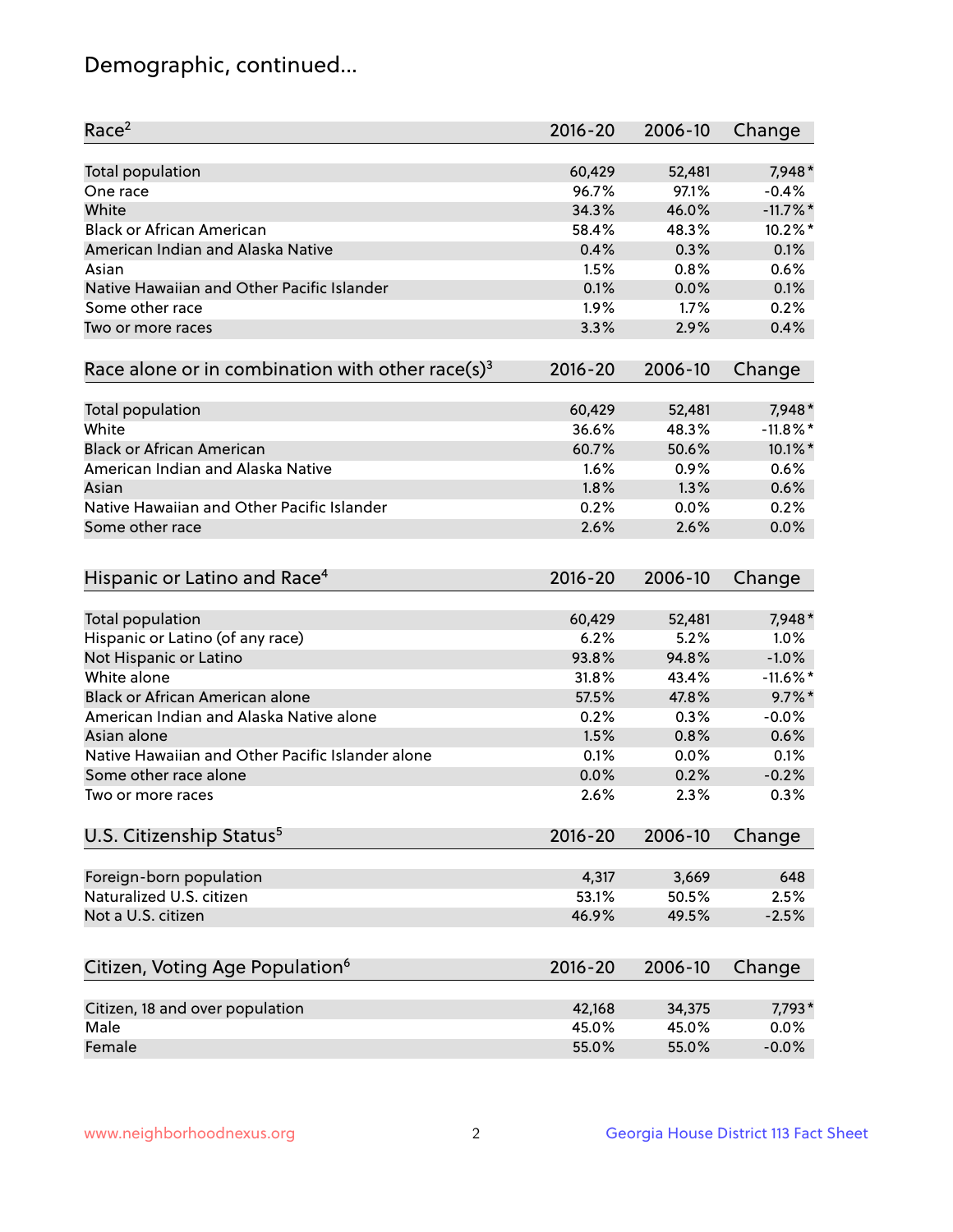#### Economic

| Income <sup>7</sup>                                 | $2016 - 20$ | 2006-10 | Change     |
|-----------------------------------------------------|-------------|---------|------------|
|                                                     |             |         |            |
| All households                                      | 20,341      | 18,083  | $2,259*$   |
| Less than \$10,000                                  | 6.2%        | 7.7%    | $-1.5%$    |
| \$10,000 to \$14,999                                | 4.4%        | 5.1%    | $-0.7%$    |
| \$15,000 to \$24,999                                | 12.4%       | 9.5%    | $2.9\%*$   |
| \$25,000 to \$34,999                                | 11.2%       | 11.7%   | $-0.5%$    |
| \$35,000 to \$49,999                                | 11.7%       | 17.2%   | $-5.5%$ *  |
| \$50,000 to \$74,999                                | 22.2%       | 23.8%   | $-1.6%$    |
| \$75,000 to \$99,999                                | 12.7%       | 13.7%   | $-1.0%$    |
| \$100,000 to \$149,999                              | 15.3%       | 9.5%    | $5.8\%$ *  |
| \$150,000 to \$199,999                              | 1.9%        | 0.8%    | 1.1%       |
| \$200,000 or more                                   | 2.0%        | 1.1%    | $0.9\%$ *  |
| Median household income (dollars)                   | 54,717      | 48,942  | $5,775*$   |
| Mean household income (dollars)                     | 63,796      | 55,206  | 8,590*     |
| With earnings                                       | 81.0%       | 83.7%   | $-2.7%$ *  |
| Mean earnings (dollars)                             | 61,642      | 56,037  | 5,605*     |
| <b>With Social Security</b>                         | 30.8%       | 23.2%   | $7.6\%$ *  |
| Mean Social Security income (dollars)               | 17,203      | 14,430  | $2,772*$   |
| With retirement income                              | 20.6%       | 16.3%   | $4.3\%$ *  |
| Mean retirement income (dollars)                    | 19,102      | 16,653  | 2,448      |
| With Supplemental Security Income                   | 9.2%        | $3.1\%$ | $6.1\%$ *  |
| Mean Supplemental Security Income (dollars)         | 11,825      | 9,011   | 2,814*     |
| With cash public assistance income                  | 2.0%        | 1.4%    | 0.5%       |
| Mean cash public assistance income (dollars)        | 1,388       | 3,276   | $-1,888$   |
| With Food Stamp/SNAP benefits in the past 12 months | 18.7%       | 12.5%   | $6.3\%$ *  |
|                                                     |             |         |            |
| Families                                            | 15,110      | 13,627  | $1,483*$   |
| Less than \$10,000                                  | 3.9%        | 6.7%    | $-2.8\%$ * |
| \$10,000 to \$14,999                                | 3.6%        | 3.6%    | 0.1%       |
| \$15,000 to \$24,999                                | 11.8%       | 8.1%    | $3.6\%$ *  |
| \$25,000 to \$34,999                                | 9.4%        | 12.1%   | $-2.6%$    |
| \$35,000 to \$49,999                                | 12.6%       | 16.4%   | $-3.8\%$ * |
| \$50,000 to \$74,999                                | 23.2%       | 25.0%   | $-1.8%$    |
| \$75,000 to \$99,999                                | 13.8%       | 15.5%   | $-1.8%$    |
| \$100,000 to \$149,999                              | 17.7%       | 10.3%   | $7.4\%$ *  |
| \$150,000 to \$199,999                              | 2.3%        | 0.9%    | 1.4%       |
| \$200,000 or more                                   | 1.7%        | 1.4%    | 0.3%       |
| Median family income (dollars)                      | 59,023      | 52,848  | $6,175*$   |
| Mean family income (dollars)                        | 68,563      | 58,912  | $9,651*$   |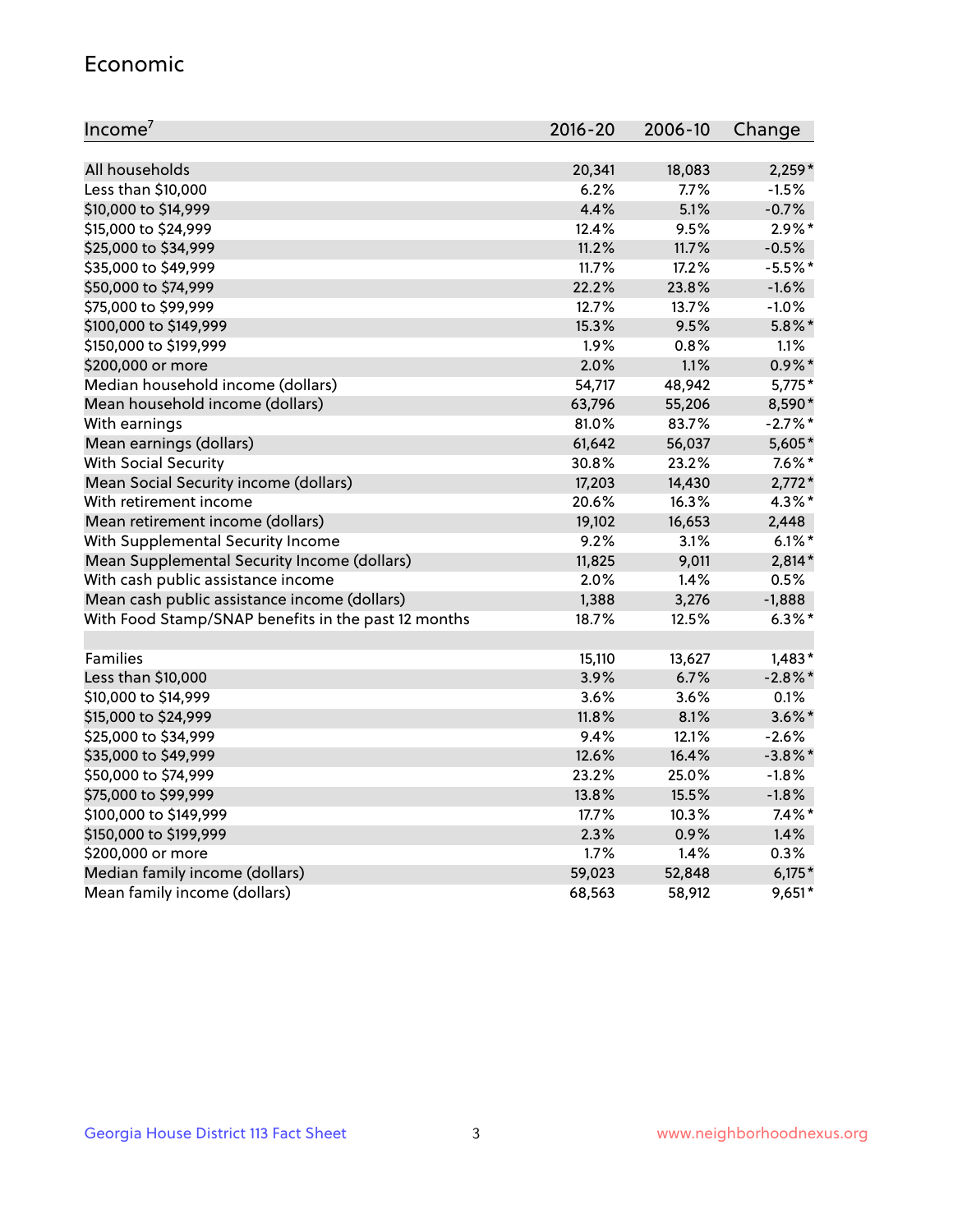## Economic, continued...

| Income, continued <sup>8</sup>                                        | $2016 - 20$ | 2006-10 | Change     |
|-----------------------------------------------------------------------|-------------|---------|------------|
|                                                                       |             |         |            |
| Nonfamily households                                                  | 5,231       | 4,456   | 776*       |
| Median nonfamily income (dollars)                                     | 33,272      | 35,424  | $-2,152$   |
| Mean nonfamily income (dollars)                                       | 46,582      | 39,434  | $7,148*$   |
| Median earnings for workers (dollars)                                 | 29,833      | 28,850  | 983        |
| Median earnings for male full-time, year-round workers                | 43,466      | 43,775  | $-309$     |
| (dollars)                                                             |             |         |            |
| Median earnings for female full-time, year-round workers<br>(dollars) | 37,022      | 34,046  | 2,976*     |
| Per capita income (dollars)                                           | 22,214      | 19,573  | $2,641*$   |
|                                                                       |             |         |            |
| Families and People Below Poverty Level <sup>9</sup>                  | $2016 - 20$ | 2006-10 | Change     |
| <b>All families</b>                                                   |             |         |            |
|                                                                       | 15.0%       | 12.7%   | 2.2%       |
| With related children under 18 years                                  | 17.2%       | 15.4%   | 1.8%       |
| With related children under 5 years only                              | 28.4%       | 14.8%   | 13.6%      |
| Married couple families                                               | 8.5%        | 6.6%    | 1.9%       |
| With related children under 18 years                                  | 7.2%        | 7.3%    | $-0.1%$    |
| With related children under 5 years only                              | 12.0%       | 6.4%    | 5.6%       |
| Families with female householder, no husband present                  | 29.4%       | 22.6%   | $6.8\%$ *  |
| With related children under 18 years                                  | 36.7%       | 25.7%   | $11.0\%$ * |
| With related children under 5 years only                              | 33.7%       | 41.5%   | $-7.8%$    |
| All people                                                            | 16.5%       | 14.0%   | 2.5%       |
| Under 18 years                                                        | 21.9%       | 18.3%   | 3.6%       |
| Related children under 18 years                                       | 21.9%       | 17.6%   | 4.4%       |
| Related children under 5 years                                        | 23.3%       | 16.1%   | 7.1%       |
| Related children 5 to 17 years                                        | 21.5%       | 18.1%   | 3.4%       |
| 18 years and over                                                     | 14.5%       | 12.1%   | 2.4%       |
| 18 to 64 years                                                        | 14.8%       | 12.6%   | 2.2%       |
| 65 years and over                                                     | 12.5%       | 7.9%    | 4.5%       |
| People in families                                                    | 15.3%       | 12.6%   | 2.8%       |
| Unrelated individuals 15 years and over                               | 24.9%       | 24.5%   | 0.4%       |
|                                                                       |             |         |            |
| Non-Hispanic white people                                             | 14.0%       | 9.5%    | 4.5%*      |
| Black or African-American people                                      | 18.8%       | 16.5%   | 2.3%       |
| Asian people                                                          | 0.2%        | 3.6%    | $-3.4%$    |
| Hispanic or Latino people                                             | 17.5%       | 23.8%   | $-6.3%$    |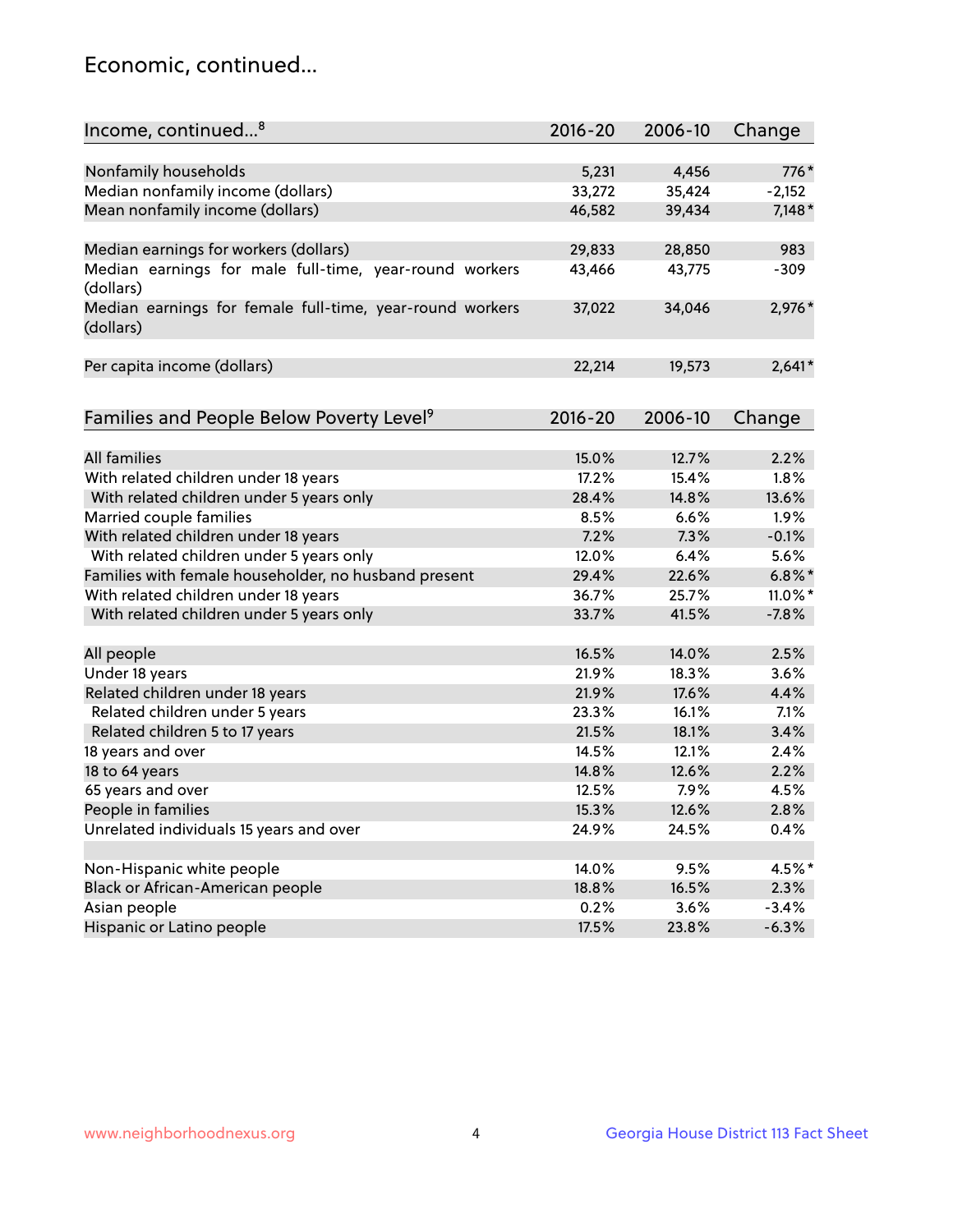## Employment

| Employment Status <sup>10</sup>                               | $2016 - 20$     | 2006-10         | Change     |
|---------------------------------------------------------------|-----------------|-----------------|------------|
|                                                               |                 |                 |            |
| Population 16 years and over                                  | 45,375          | 37,939          | 7,436*     |
| In labor force                                                | 65.2%           | 69.0%           | $-3.9\%$ * |
| Civilian labor force                                          | 65.0%           | 68.9%           | $-3.9\%$ * |
| Employed                                                      | 60.6%           | 60.7%           | $-0.0%$    |
| Unemployed                                                    | 4.4%            | 8.3%            | $-3.9%$    |
| <b>Armed Forces</b>                                           | 0.2%            | 0.1%            | 0.1%       |
| Not in labor force                                            | 34.8%           | 31.0%           | $3.9\%$ *  |
| Civilian labor force                                          | 29,493          | 26,156          | $3,337*$   |
|                                                               | 6.7%            | 12.0%           | $-5.3%$    |
| <b>Unemployment Rate</b>                                      |                 |                 |            |
| Females 16 years and over                                     | 24,767          | 20,803          | $3,964*$   |
| In labor force                                                | 61.5%           | 64.3%           | $-2.8%$    |
| Civilian labor force                                          | 61.5%           | 64.2%           | $-2.7%$    |
| Employed                                                      | 58.1%           | 58.1%           | $-0.0%$    |
|                                                               |                 |                 |            |
| Own children of the householder under 6 years                 | 4,607           | 4,915           | $-308$     |
| All parents in family in labor force                          | 70.4%           | 71.0%           | $-0.6%$    |
| Own children of the householder 6 to 17 years                 |                 |                 | 562        |
|                                                               | 10,992<br>71.6% | 10,430<br>75.6% | $-4.0%$    |
| All parents in family in labor force                          |                 |                 |            |
|                                                               |                 |                 |            |
| Industry <sup>11</sup>                                        | $2016 - 20$     | 2006-10         | Change     |
| Civilian employed population 16 years and over                | 27,509          | 23,015          | 4,493*     |
| Agriculture, forestry, fishing and hunting, and mining        | 0.3%            | 0.5%            | $-0.3%$    |
| Construction                                                  | 6.8%            | 7.3%            | $-0.4%$    |
| Manufacturing                                                 | 16.1%           | 12.8%           | $3.3\%$ *  |
| Wholesale trade                                               | 2.4%            | 3.9%            | $-1.5%$    |
| Retail trade                                                  | 11.8%           | 13.6%           | $-1.7%$    |
| Transportation and warehousing, and utilities                 | 8.6%            | 6.8%            | $1.8\%$ *  |
| Information                                                   | 2.2%            | 2.9%            | $-0.7%$    |
| Finance and insurance, and real estate and rental and leasing | 4.1%            | 5.2%            | $-1.1%$    |
| Professional, scientific, and management, and administrative  | 8.4%            | 8.5%            | $-0.1%$    |
| and waste management services                                 |                 |                 |            |
| Educational services, and health care and social assistance   | 20.0%           | 22.8%           | $-2.8\%$ * |
| Arts, entertainment, and recreation, and accommodation and    | 8.2%            | 7.1%            | 1.2%       |
| food services                                                 |                 |                 |            |
| Other services, except public administration                  | 4.8%            | 4.2%            | 0.6%       |
| Public administration                                         | 6.4%            | 4.5%            | $1.9\%$ *  |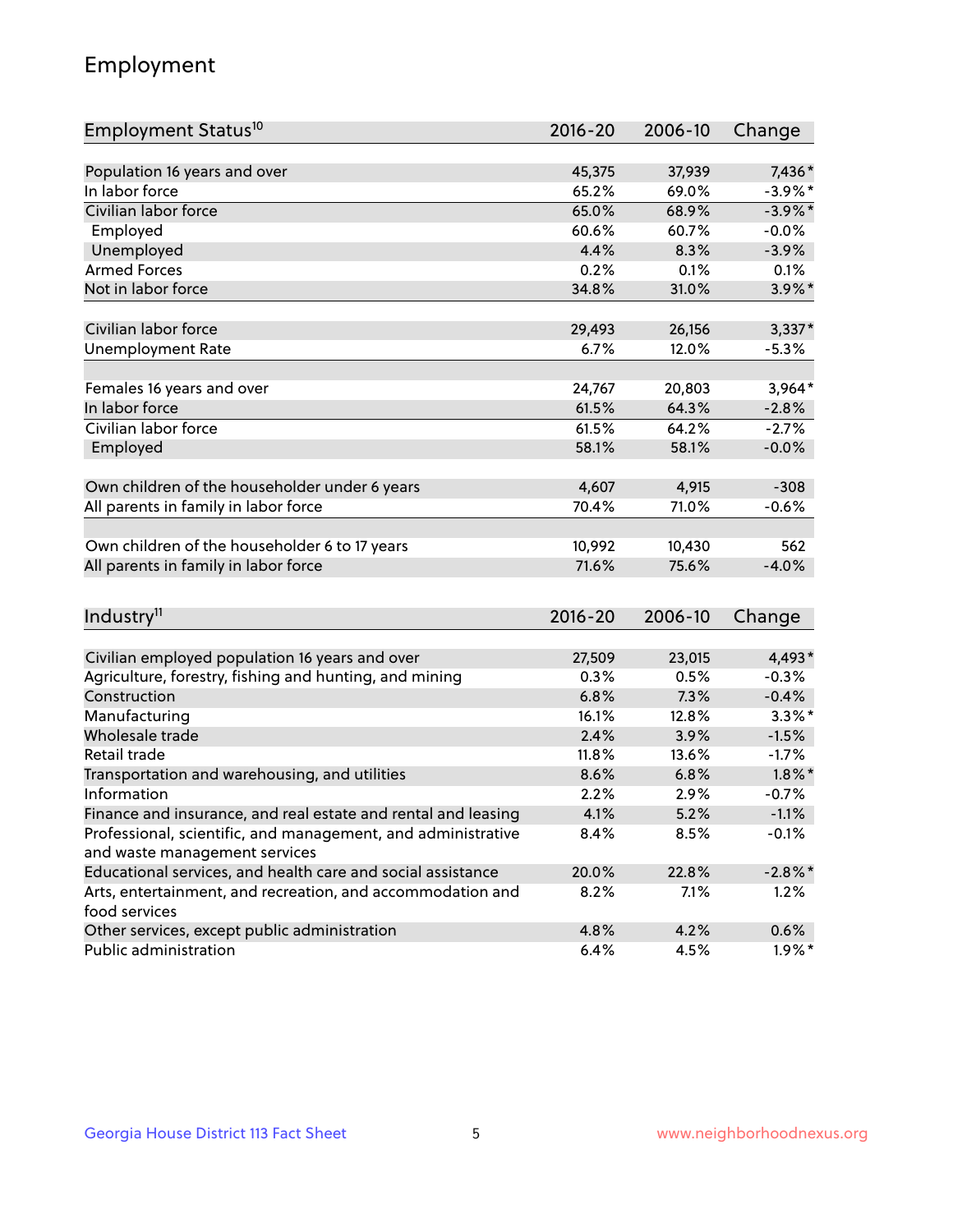## Employment, continued...

| Occupation <sup>12</sup>                                                    | $2016 - 20$ | 2006-10 | Change     |
|-----------------------------------------------------------------------------|-------------|---------|------------|
| Civilian employed population 16 years and over                              | 27,509      | 23,015  | 4,493*     |
| Management, business, science, and arts occupations                         | 30.5%       | 31.5%   | $-1.0%$    |
| Service occupations                                                         | 14.7%       | 14.9%   | $-0.2%$    |
| Sales and office occupations                                                | 23.1%       | 26.6%   | $-3.4\%$ * |
|                                                                             |             |         |            |
| Natural<br>and<br>resources,<br>construction,<br>maintenance<br>occupations | 9.8%        | 11.7%   | $-1.9%$    |
| Production, transportation, and material moving occupations                 | 21.8%       | 15.3%   | $6.5%$ *   |
| Class of Worker <sup>13</sup>                                               | $2016 - 20$ | 2006-10 | Change     |
| Civilian employed population 16 years and over                              | 27,509      | 23,015  | 4,493*     |
| Private wage and salary workers                                             | 80.3%       | 76.9%   | 3.4%       |
| Government workers                                                          | 15.1%       | 18.3%   | $-3.2%$    |
| Self-employed in own not incorporated business workers                      | 4.5%        | 4.7%    | $-0.3%$    |
| <b>Unpaid family workers</b>                                                | 0.2%        | 0.1%    | 0.0%       |
|                                                                             |             |         |            |
| Job Flows <sup>14</sup>                                                     | 2019        | 2010    | Change     |
| Total Jobs in district                                                      | 7,398       | 4,955   | 2,443      |
| Held by residents of district                                               | 18.7%       | 20.3%   | $-1.6%$    |
| Held by non-residents of district                                           | 81.3%       | 79.7%   | 1.6%       |
|                                                                             |             |         |            |
| Jobs by Industry Sector <sup>15</sup>                                       | 2019        | 2010    | Change     |
| Total Jobs in district                                                      | 7,398       | 4,955   | 2,443      |
| Goods Producing sectors                                                     | 6.5%        | 8.1%    | $-1.6%$    |
| Trade, Transportation, and Utilities sectors                                | 24.1%       | 25.8%   | $-1.7%$    |
| All Other Services sectors                                                  | 69.3%       | 66.1%   | 3.2%       |
|                                                                             |             |         |            |
| Total Jobs in district held by district residents                           | 1,383       | 1,004   | 379        |
| <b>Goods Producing sectors</b>                                              | 8.5%        | 11.5%   | $-3.0%$    |
| Trade, Transportation, and Utilities sectors                                | 12.8%       | 16.4%   | $-3.6%$    |
| All Other Services sectors                                                  | 78.7%       | 72.1%   | 6.6%       |
|                                                                             |             |         |            |
| Jobs by Earnings <sup>16</sup>                                              | 2019        | 2010    | Change     |
| Total Jobs in district                                                      | 7,398       | 4,955   | 2,443      |
| Jobs with earnings \$1250/month or less                                     | 27.7%       | 32.9%   | $-5.1%$    |
| Jobs with earnings \$1251/month to \$3333/month                             | 37.4%       | 39.5%   | $-2.0%$    |
| Jobs with earnings greater than \$3333/month                                | 34.9%       | 27.7%   | 7.2%       |
|                                                                             |             |         |            |
| Total Jobs in district held by district residents                           | 1,383       | 1,004   | 379        |
| Jobs with earnings \$1250/month or less                                     | 30.7%       | 31.3%   | $-0.5%$    |
| Jobs with earnings \$1251/month to \$3333/month                             | 42.2%       | 44.9%   | $-2.7%$    |
| Jobs with earnings greater than \$3333/month                                | 27.0%       | 23.8%   | 3.2%       |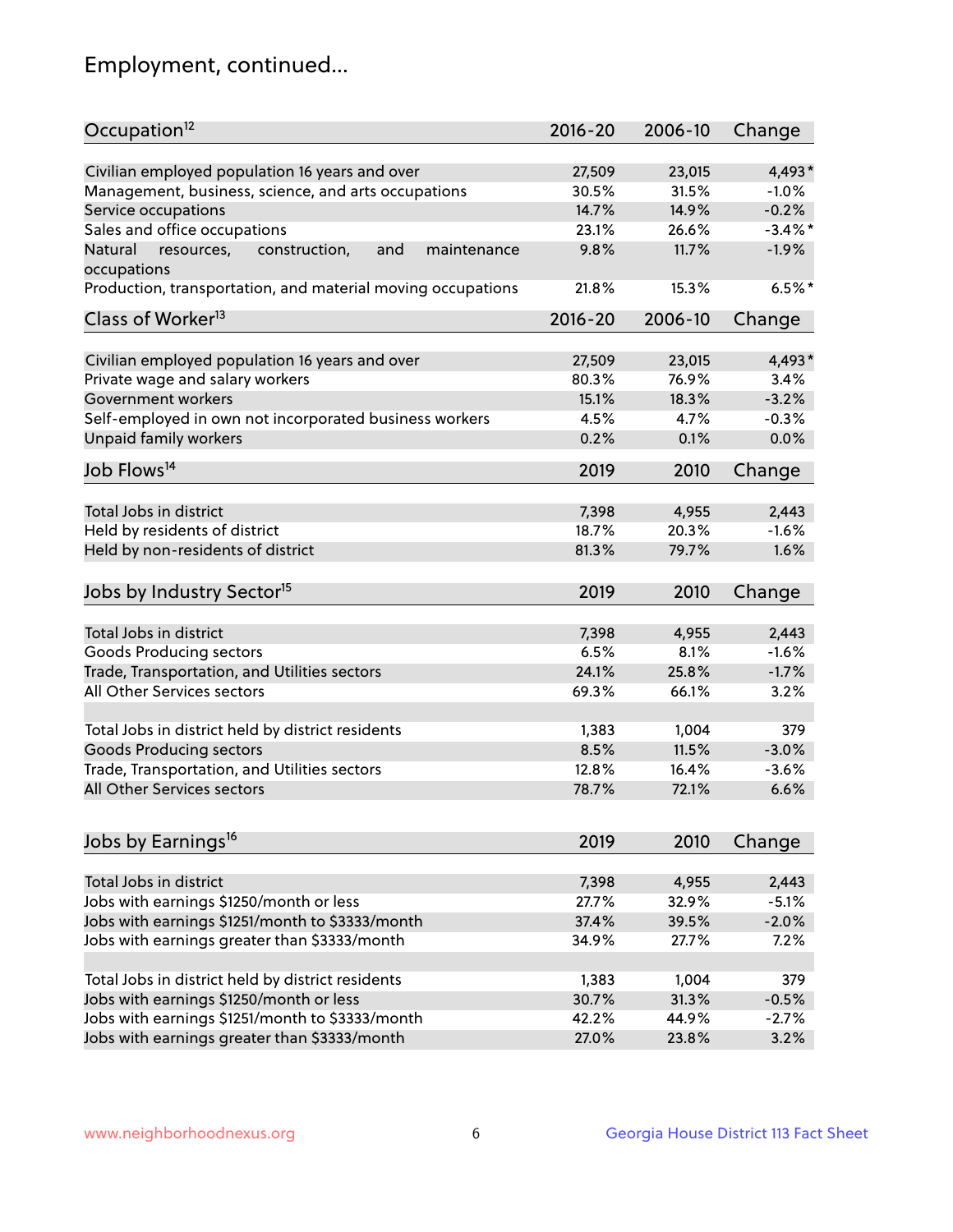## Employment, continued...

| 2019  | 2010  | Change  |
|-------|-------|---------|
|       |       |         |
| 7,398 | 4,955 | 2,443   |
| 23.7% | 25.0% | $-1.3%$ |
| 54.6% | 56.0% | $-1.4%$ |
| 21.6% | 19.0% | 2.6%    |
|       |       |         |
| 1,383 | 1,004 | 379     |
| 20.8% | 22.6% | $-1.8%$ |
| 55.6% | 55.0% | 0.6%    |
| 23.6% | 22.4% | 1.2%    |
|       |       |         |

#### Education

| School Enrollment <sup>18</sup>                | $2016 - 20$ | 2006-10 | Change    |
|------------------------------------------------|-------------|---------|-----------|
|                                                |             |         |           |
| Population 3 years and over enrolled in school | 17,925      | 16,428  | $1,497*$  |
| Nursery school, preschool                      | 5.4%        | 6.4%    | $-1.0%$   |
| Kindergarten                                   | 6.1%        | 6.1%    | 0.0%      |
| Elementary school (grades 1-8)                 | 43.1%       | 44.5%   | $-1.4%$   |
| High school (grades 9-12)                      | 24.3%       | 23.6%   | 0.7%      |
| College or graduate school                     | 21.1%       | 19.5%   | 1.6%      |
| Educational Attainment <sup>19</sup>           | $2016 - 20$ | 2006-10 | Change    |
|                                                |             |         |           |
| Population 25 years and over                   | 37,540      | 31,494  | $6,046*$  |
| Less than 9th grade                            | 3.8%        | 4.7%    | $-0.9\%$  |
| 9th to 12th grade, no diploma                  | 10.3%       | 10.5%   | $-0.3%$   |
| High school graduate (includes equivalency)    | 31.2%       | 33.0%   | $-1.9\%$  |
| Some college, no degree                        | 25.3%       | 23.9%   | 1.4%      |
| Associate's degree                             | 9.2%        | 9.2%    | 0.0%      |
| Bachelor's degree                              | 11.1%       | 12.2%   | $-1.1%$   |
| Graduate or professional degree                | 9.1%        | 6.3%    | $2.8\%$ * |
|                                                |             |         |           |
| Percent high school graduate or higher         | 85.9%       | 84.7%   | 1.2%      |
| Percent bachelor's degree or higher            | 20.2%       | 18.6%   | 1.6%      |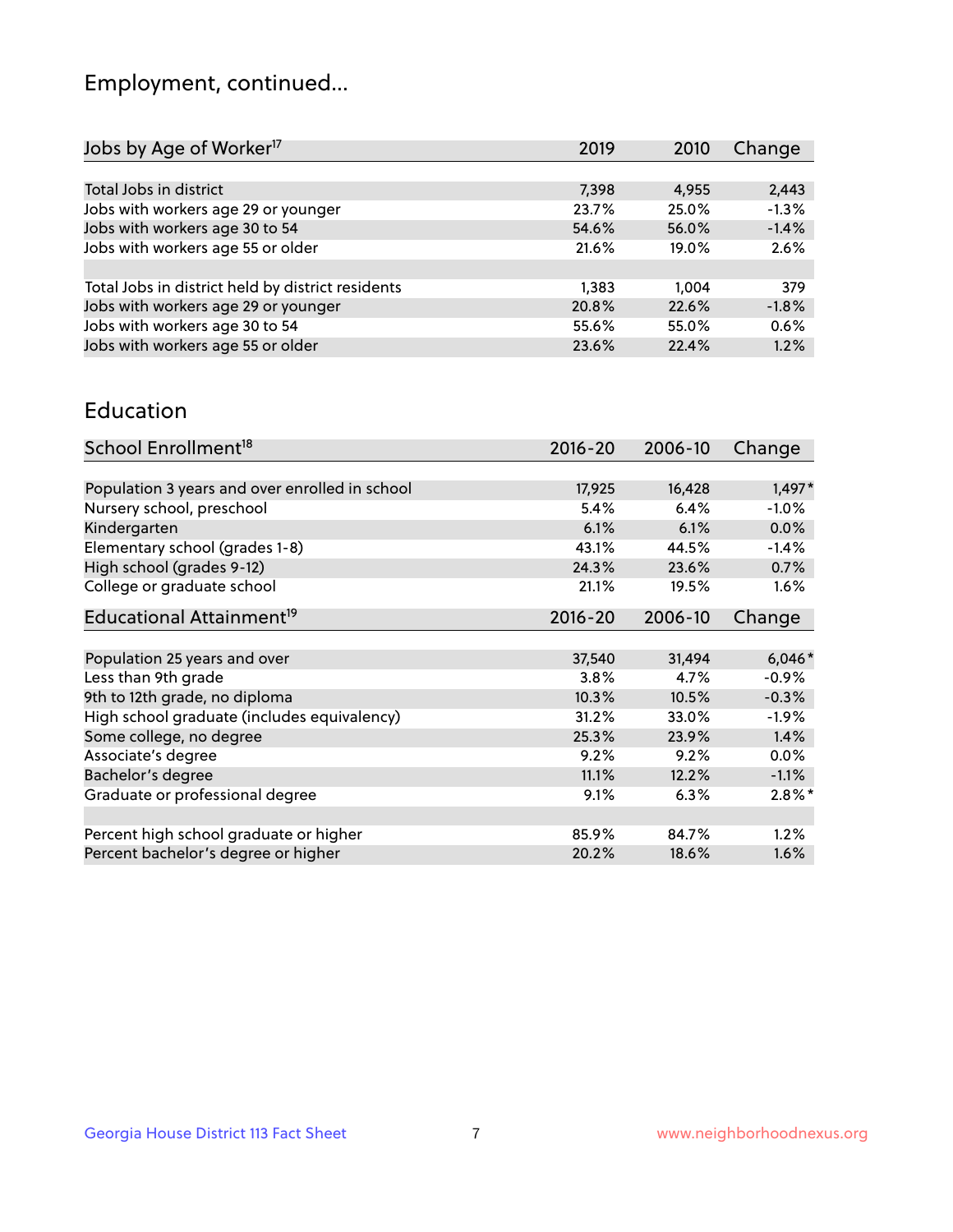## Housing

| Households by Type <sup>20</sup>                     | 2016-20     | 2006-10    | Change           |
|------------------------------------------------------|-------------|------------|------------------|
|                                                      |             |            |                  |
| <b>Total households</b>                              | 20,341      | 18,083     | $2,259*$         |
| Family households (families)                         | 74.3%       | 75.4%      | $-1.1%$          |
| With own children under 18 years                     | 36.2%       | 42.7%      | $-6.4\%$ *       |
| Married-couple family                                | 45.3%       | 47.8%      | $-2.5%$          |
| With own children of the householder under 18 years  | 21.2%       | 25.8%      | $-4.6\%$ *       |
| Male householder, no wife present, family            | 6.9%        | 5.8%       | 1.1%             |
| With own children of the householder under 18 years  | 4.1%        | 3.6%       | 0.5%             |
| Female householder, no husband present, family       | 22.0%       | 21.8%      | 0.3%             |
| With own children of the householder under 18 years  | 10.9%       | 13.3%      | $-2.3%$          |
| Nonfamily households                                 | 25.7%       | 24.6%      | 1.1%             |
| Householder living alone                             | 21.2%       | 21.3%      | $-0.1%$          |
| 65 years and over                                    | 7.5%        | 5.3%       | $2.3\%$ *        |
|                                                      |             |            |                  |
| Households with one or more people under 18 years    | 42.6%       | 47.8%      | $-5.3\%$ *       |
| Households with one or more people 65 years and over | 24.4%       | 17.1%      | $7.4\%$ *        |
|                                                      |             |            |                  |
| Average household size                               | 2.96        | 2.89       | $0.07*$          |
| Average family size                                  | 3.48        | 3.36       | 0.13             |
|                                                      |             |            |                  |
| Housing Occupancy <sup>21</sup>                      | $2016 - 20$ | 2006-10    | Change           |
|                                                      |             |            |                  |
| Total housing units                                  | 21,115      | 20,322     | 793*             |
| Occupied housing units                               | 96.3%       | 89.0%      | $7.4\%$ *        |
| Vacant housing units                                 | 3.7%        | 11.0%      | $-7.4\%$ *       |
|                                                      |             |            |                  |
| Homeowner vacancy rate                               | 0.4<br>2.1  | 2.7<br>9.1 | $-2.3$<br>$-6.9$ |
| Rental vacancy rate                                  |             |            |                  |
| Units in Structure <sup>22</sup>                     | $2016 - 20$ | 2006-10    | Change           |
|                                                      |             |            |                  |
| Total housing units                                  | 21,115      | 20,322     | 793*             |
| 1-unit, detached                                     | 83.6%       | 85.4%      | $-1.8%$          |
| 1-unit, attached                                     | 3.0%        | 1.9%       | $1.1\%$ *        |
| 2 units                                              | 3.6%        | 1.9%       | $1.7\%$ *        |
| 3 or 4 units                                         | 1.4%        | 1.6%       | $-0.2%$          |
| 5 to 9 units                                         | 0.7%        | 2.0%       | $-1.3%$          |
| 10 to 19 units                                       | 2.6%        | 2.6%       | 0.0%             |
| 20 or more units                                     | 2.3%        | 2.4%       | $-0.2%$          |
| Mobile home                                          | 2.6%        | 1.9%       | 0.7%             |
| Boat, RV, van, etc.                                  | 0.2%        | 0.2%       | 0.0%             |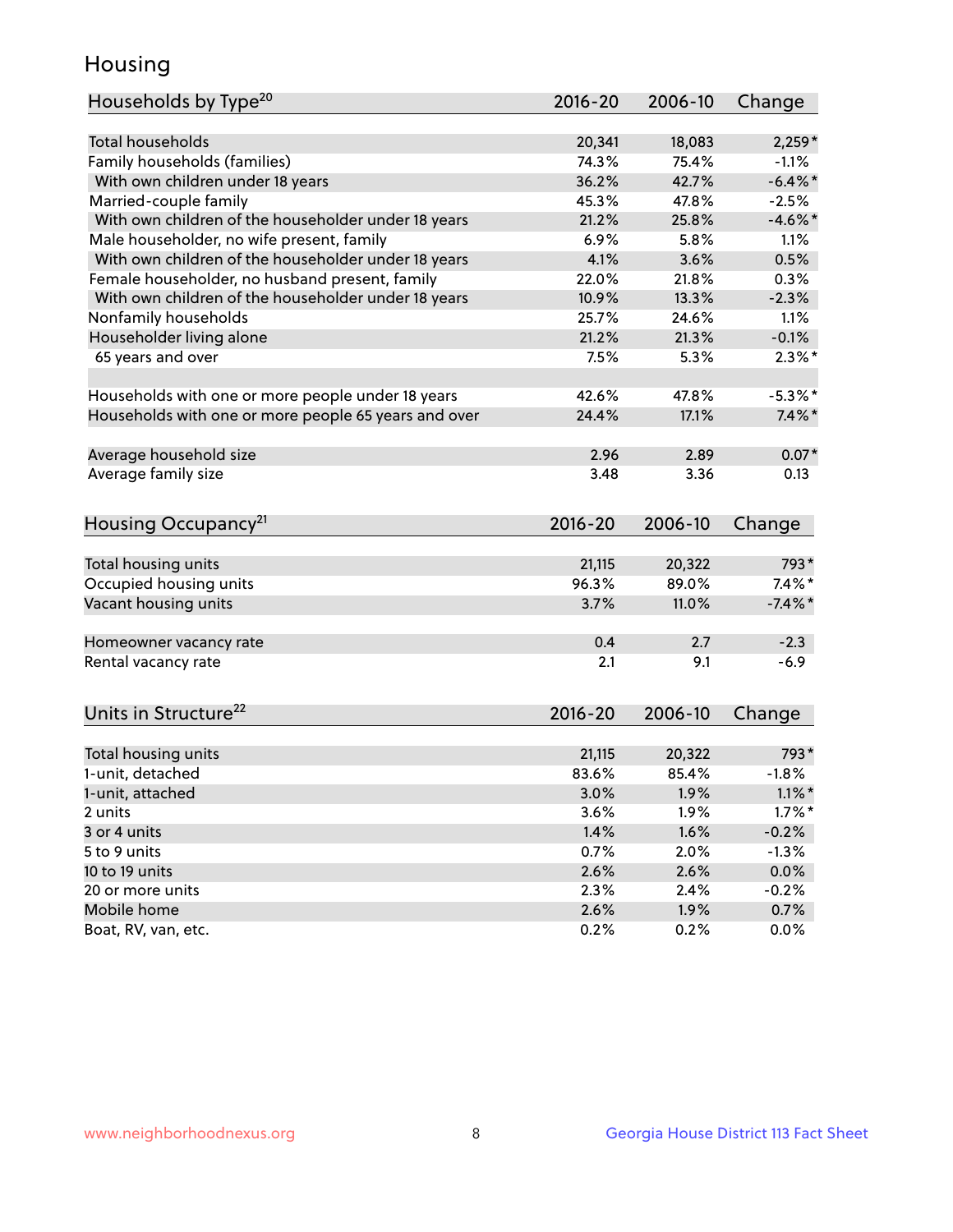## Housing, Continued...

| Year Structure Built <sup>23</sup>             | 2016-20     | 2006-10 | Change      |
|------------------------------------------------|-------------|---------|-------------|
| Total housing units                            | 21,115      | 20,322  | 793*        |
| Built 2014 or later                            | 3.0%        | (X)     | (X)         |
| Built 2010 to 2013                             | 1.6%        | (X)     | (X)         |
| Built 2000 to 2009                             | 37.6%       | 40.3%   | $-2.8%$     |
| Built 1990 to 1999                             | 26.0%       | 26.3%   | $-0.4%$     |
| Built 1980 to 1989                             | 12.1%       | 12.4%   | $-0.3%$     |
| Built 1970 to 1979                             | 7.4%        | 8.6%    | $-1.2%$     |
| Built 1960 to 1969                             | 2.4%        | 4.7%    | $-2.2\%$ *  |
| Built 1950 to 1959                             | 3.3%        | 2.9%    | 0.4%        |
| Built 1940 to 1949                             | 1.7%        | 1.6%    | 0.1%        |
| Built 1939 or earlier                          | 5.0%        | 3.1%    | $1.8\%$ *   |
| Housing Tenure <sup>24</sup>                   | $2016 - 20$ | 2006-10 | Change      |
|                                                |             |         |             |
| Occupied housing units                         | 20,341      | 18,083  | $2,259*$    |
| Owner-occupied                                 | 65.4%       | 74.0%   | $-8.6\%$ *  |
| Renter-occupied                                | 34.6%       | 26.0%   | $8.6\% *$   |
| Average household size of owner-occupied unit  | 2.94        | 2.90    | 0.05        |
| Average household size of renter-occupied unit | 3.00        | 2.87    | 0.12        |
| Residence 1 Year Ago <sup>25</sup>             | $2016 - 20$ | 2006-10 | Change      |
| Population 1 year and over                     | 59,633      | 51,741  | 7,892*      |
| Same house                                     | 88.8%       | 83.0%   | $5.8\%$ *   |
| Different house in the U.S.                    | 10.6%       | 16.6%   | $-6.1\%$ *  |
| Same county                                    | 3.7%        | 7.3%    | $-3.6\%$ *  |
| Different county                               | 6.9%        | 9.4%    | $-2.5%$     |
| Same state                                     | 4.9%        | 6.5%    | $-1.6%$     |
| Different state                                | 1.9%        | 2.8%    | $-0.9%$     |
| Abroad                                         | 0.6%        | 0.4%    | 0.2%        |
| Value of Housing Unit <sup>26</sup>            | $2016 - 20$ | 2006-10 | Change      |
|                                                |             |         |             |
| Owner-occupied units                           | 13,300      | 13,376  | $-76$       |
| Less than \$50,000                             | 7.2%        | 2.8%    | 4.4%        |
| \$50,000 to \$99,999                           | 15.0%       | 12.8%   | 2.2%        |
| \$100,000 to \$149,999                         | 29.2%       | 41.8%   | $-12.7%$ *  |
| \$150,000 to \$199,999                         | 31.4%       | 28.7%   | 2.7%        |
| \$200,000 to \$299,999                         | 12.7%       | 9.2%    | $3.5\%$ *   |
| \$300,000 to \$499,999                         | 2.7%        | 3.2%    | $-0.5%$     |
| \$500,000 to \$999,999                         | 0.8%        | 1.0%    | $-0.2%$     |
| \$1,000,000 or more                            | 0.9%        | 0.4%    | 0.6%        |
| Median (dollars)                               | 147,891     | 141,860 | $6,031*$    |
| Mortgage Status <sup>27</sup>                  | $2016 - 20$ | 2006-10 | Change      |
| Owner-occupied units                           | 13,300      | 13,376  | $-76$       |
| Housing units with a mortgage                  | 76.1%       | 86.1%   | $-10.0\%$ * |
| Housing units without a mortgage               | 23.9%       | 13.9%   | 10.0%*      |
|                                                |             |         |             |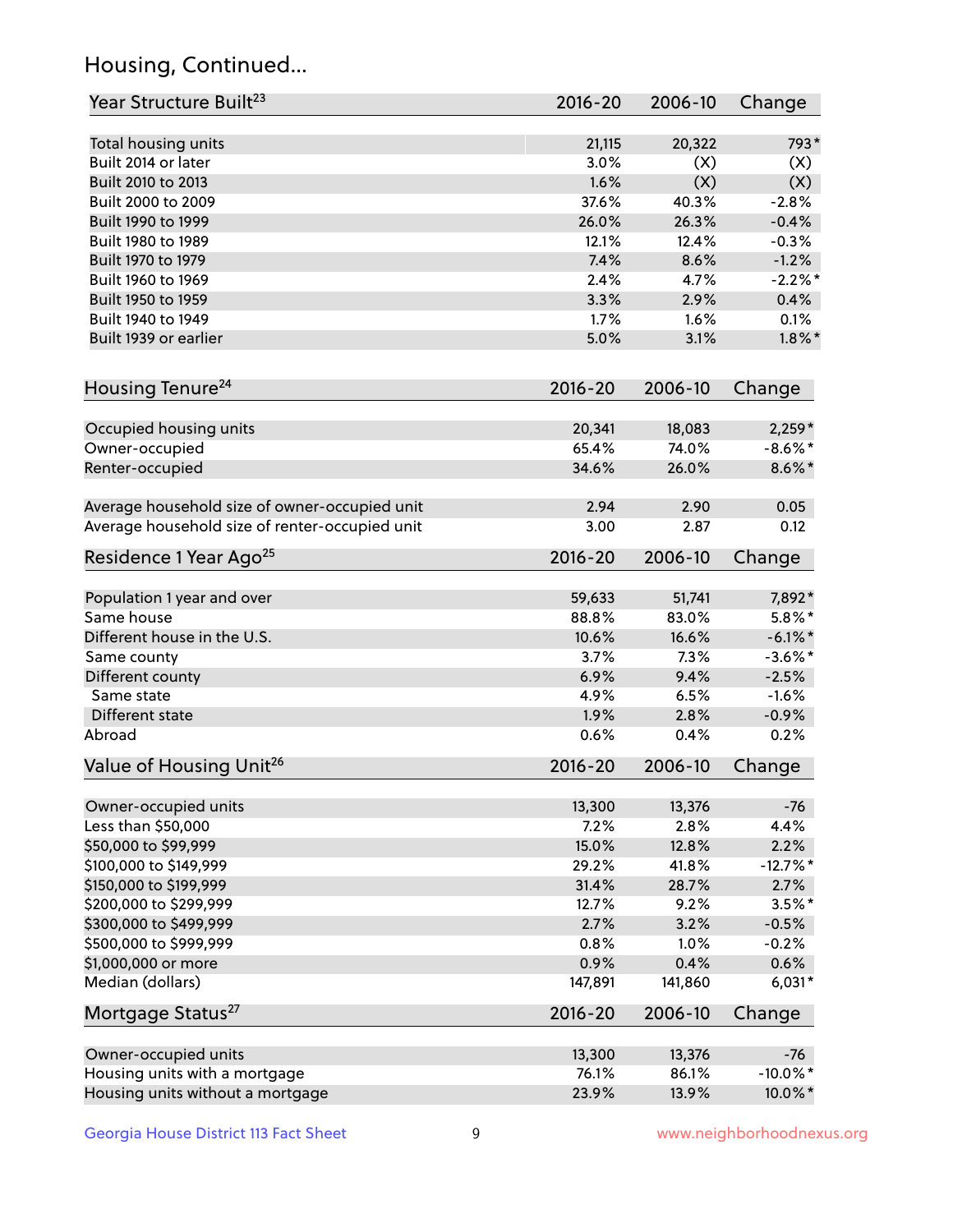## Housing, Continued...

| Selected Monthly Owner Costs <sup>28</sup>                                            | 2016-20     | 2006-10 | Change      |
|---------------------------------------------------------------------------------------|-------------|---------|-------------|
| Housing units with a mortgage                                                         | 10,127      | 11,521  | $-1,394*$   |
| Less than \$300                                                                       | 0.5%        | 0.0%    | 0.5%        |
| \$300 to \$499                                                                        | 0.9%        | 0.9%    | 0.0%        |
| \$500 to \$999                                                                        | 26.9%       | 17.5%   | $9.4\%$ *   |
| \$1,000 to \$1,499                                                                    | 49.6%       | 48.5%   | 1.0%        |
| \$1,500 to \$1,999                                                                    | 18.5%       | 24.6%   | $-6.1\%$ *  |
| \$2,000 to \$2,999                                                                    | 3.6%        | 6.9%    | $-3.4%$     |
| \$3,000 or more                                                                       | 0.1%        | 1.6%    | $-1.5%$     |
| Median (dollars)                                                                      | 1,210       | 1,323   | $-112*$     |
| Housing units without a mortgage                                                      | 3,173       | 1,855   | 1,318 *     |
| Less than \$150                                                                       | 6.1%        | 2.9%    | 3.1%        |
| \$150 to \$249                                                                        | 15.7%       | 18.4%   | $-2.7%$     |
| \$250 to \$349                                                                        | 19.5%       | 25.8%   | $-6.4%$     |
| \$350 to \$499                                                                        | 32.7%       | 36.2%   | $-3.4%$     |
| \$500 to \$699                                                                        | 15.2%       | 12.6%   | 2.6%        |
| \$700 or more                                                                         | 10.8%       | 4.0%    | 6.8%        |
| Median (dollars)                                                                      | 392         | 357     | $34*$       |
| Selected Monthly Owner Costs as a Percentage of<br>Household Income <sup>29</sup>     | $2016 - 20$ | 2006-10 | Change      |
| Housing units with a mortgage (excluding units where<br>SMOCAPI cannot be computed)   | 10,075      | 11,410  | $-1,335*$   |
| Less than 20.0 percent                                                                | 43.9%       | 26.5%   | 17.4%*      |
| 20.0 to 24.9 percent                                                                  | 18.4%       | 14.2%   | $4.2\%$ *   |
| 25.0 to 29.9 percent                                                                  | 8.0%        | 18.2%   | $-10.1\%$ * |
| 30.0 to 34.9 percent                                                                  | 10.3%       | 8.8%    | 1.6%        |
| 35.0 percent or more                                                                  | 19.4%       | 32.4%   | $-13.0\%$ * |
| Not computed                                                                          | 52          | 110     | $-58$       |
| Housing unit without a mortgage (excluding units where<br>SMOCAPI cannot be computed) | 3,042       | 1,849   | $1,193*$    |
| Less than 10.0 percent                                                                | 50.5%       | 47.0%   | 3.6%        |
| 10.0 to 14.9 percent                                                                  | 15.8%       | 18.7%   | $-2.9%$     |
| 15.0 to 19.9 percent                                                                  | 15.4%       | 4.0%    | 11.4%       |
| 20.0 to 24.9 percent                                                                  | 4.0%        | 8.6%    | $-4.6%$     |
| 25.0 to 29.9 percent                                                                  | 7.6%        | 6.6%    | 1.0%        |
| 30.0 to 34.9 percent                                                                  | 0.8%        | 2.1%    | $-1.3%$     |
| 35.0 percent or more                                                                  | 5.9%        | 13.1%   | $-7.2%$     |
| Not computed                                                                          | 131         | 6       | 125         |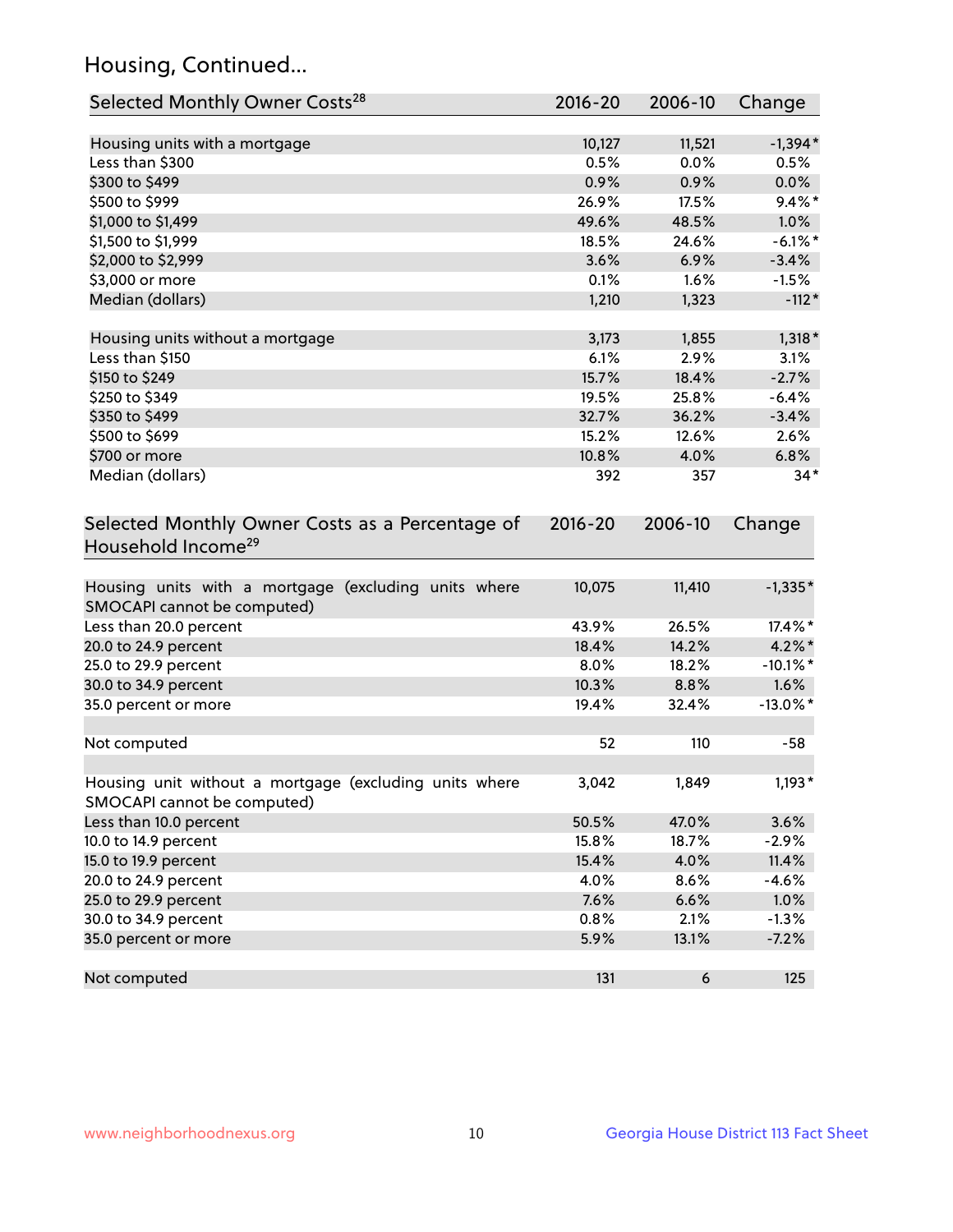## Housing, Continued...

| Gross Rent <sup>30</sup>                                     | 2016-20     | 2006-10     | Change   |
|--------------------------------------------------------------|-------------|-------------|----------|
|                                                              |             |             |          |
| Occupied units paying rent                                   | 6,691       | 4,415       | $2,276*$ |
| Less than \$200                                              | 0.5%        | $2.0\%$     | $-1.5%$  |
| \$200 to \$499                                               | 2.4%        | 5.4%        | $-3.0%$  |
| \$500 to \$749                                               | $10.9\%$    | 13.2%       | $-2.3%$  |
| \$750 to \$999                                               | 27.3%       | 36.7%       | $-9.4%$  |
| \$1,000 to \$1,499                                           | 47.2%       | 37.7%       | $9.5%$ * |
| \$1,500 to \$1,999                                           | 10.5%       | 4.4%        | 6.1%     |
| \$2,000 or more                                              | 1.2%        | 0.7%        | 0.5%     |
| Median (dollars)                                             | 1,075       | 1,093       | $-18$    |
|                                                              |             |             |          |
| No rent paid                                                 | 351         | 292         | 59       |
|                                                              |             |             |          |
| Gross Rent as a Percentage of Household Income <sup>31</sup> | $2016 - 20$ | $2006 - 10$ | Change   |

| <u>UIUSS INCHIEDS &amp; I CITCONIQUE OF HOUSCHOIG INCOMIC</u>                  | LUIV LU  | LUUU IU | <b>STRIPS</b> |
|--------------------------------------------------------------------------------|----------|---------|---------------|
|                                                                                |          |         |               |
| Occupied units paying rent (excluding units where GRAPI<br>cannot be computed) | 6,687    | 4,299   | $2,389*$      |
| Less than 15.0 percent                                                         | $11.0\%$ | 6.4%    | 4.5%          |
| 15.0 to 19.9 percent                                                           | 9.8%     | 12.7%   | $-2.9%$       |
| 20.0 to 24.9 percent                                                           | 9.8%     | 9.3%    | 0.5%          |
| 25.0 to 29.9 percent                                                           | $9.0\%$  | 6.1%    | 2.9%          |
| 30.0 to 34.9 percent                                                           | $7.3\%$  | $5.0\%$ | 2.3%          |
| 35.0 percent or more                                                           | 53.1%    | 60.4%   | $-7.4\%$ *    |
|                                                                                |          |         |               |
| Not computed                                                                   | 354      | 408     | $-54$         |

### Transportation

| Commuting to Work <sup>32</sup>           | 2016-20 | 2006-10 | Change    |
|-------------------------------------------|---------|---------|-----------|
|                                           |         |         |           |
| Workers 16 years and over                 | 27,174  | 22,429  | 4,745*    |
| Car, truck, or van - drove alone          | 82.1%   | 82.2%   | $-0.1%$   |
| Car, truck, or van - carpooled            | 9.1%    | 11.2%   | $-2.1%$   |
| Public transportation (excluding taxicab) | 1.2%    | 1.1%    | 0.2%      |
| Walked                                    | 0.7%    | 0.4%    | 0.3%      |
| Other means                               | 2.6%    | 0.5%    | $2.1\%$ * |
| Worked at home                            | 4.3%    | 4.7%    | $-0.4%$   |
|                                           |         |         |           |
| Mean travel time to work (minutes)        | 36.1    | 32.4    | $3.7*$    |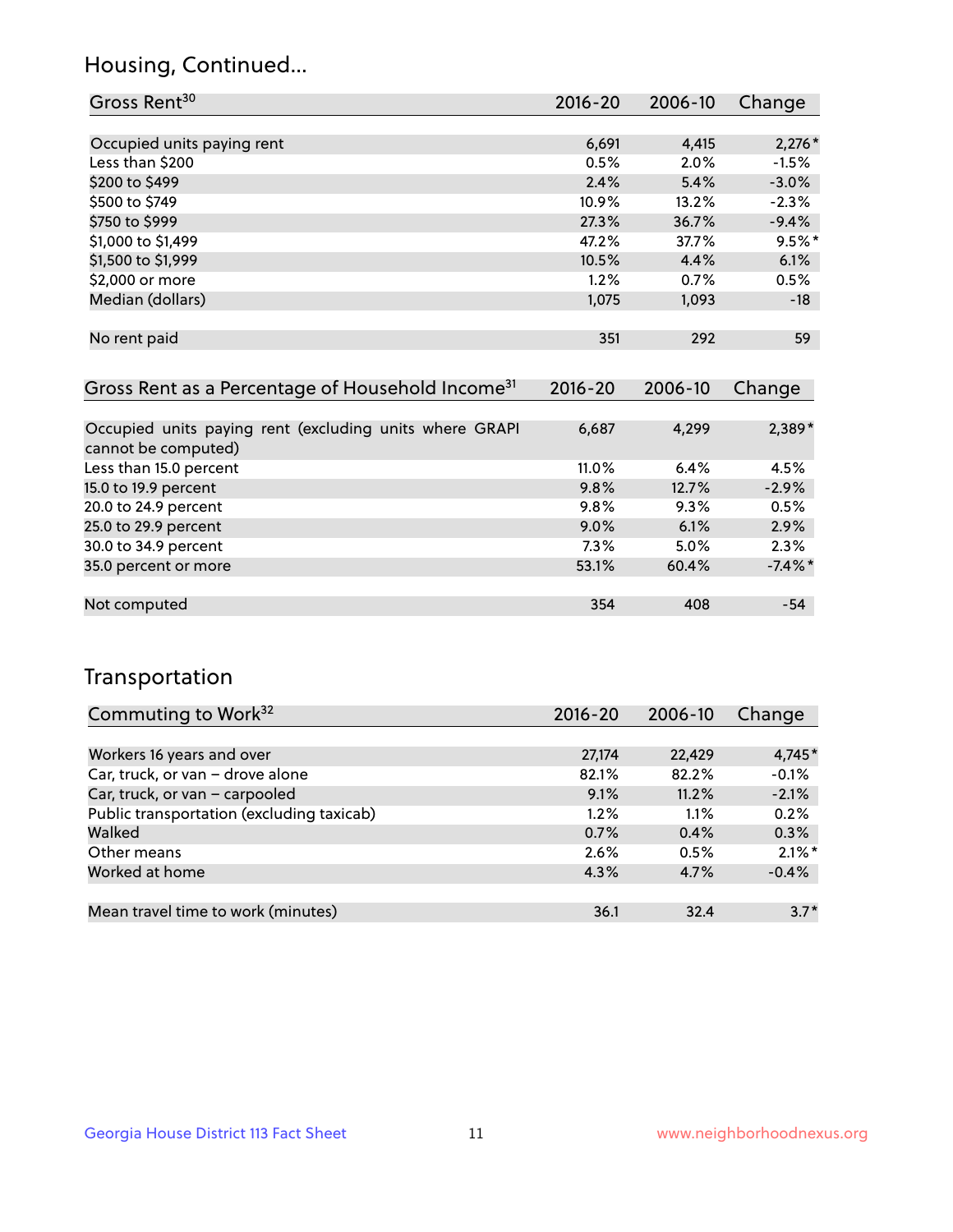## Transportation, Continued...

| Vehicles Available <sup>33</sup> | 2016-20 | 2006-10 | Change    |
|----------------------------------|---------|---------|-----------|
|                                  |         |         |           |
| Occupied housing units           | 20.341  | 18,083  | $2,259*$  |
| No vehicles available            | 6.2%    | 3.2%    | $3.0\%$ * |
| 1 vehicle available              | 29.3%   | 32.5%   | $-3.2%$   |
| 2 vehicles available             | 38.8%   | 42.3%   | $-3.5%$   |
| 3 or more vehicles available     | 25.7%   | 22.1%   | 3.7%      |

#### Health

| Health Insurance coverage <sup>34</sup>                 | 2016-20 |
|---------------------------------------------------------|---------|
|                                                         |         |
| Civilian Noninstitutionalized Population                | 60,288  |
| With health insurance coverage                          | 86.7%   |
| With private health insurance coverage                  | 59.1%   |
| With public health coverage                             | 35.8%   |
| No health insurance coverage                            | 13.3%   |
| Civilian Noninstitutionalized Population Under 19 years | 17,864  |
| No health insurance coverage                            | 7.6%    |
| Civilian Noninstitutionalized Population 19 to 64 years | 36,156  |
| In labor force:                                         | 27,358  |
| Employed:                                               | 25,635  |
| With health insurance coverage                          | 84.0%   |
| With private health insurance coverage                  | 78.4%   |
| With public coverage                                    | 7.2%    |
| No health insurance coverage                            | 16.0%   |
| Unemployed:                                             | 1,722   |
| With health insurance coverage                          | 73.5%   |
| With private health insurance coverage                  | 63.8%   |
| With public coverage                                    | 13.6%   |
| No health insurance coverage                            | 26.5%   |
| Not in labor force:                                     | 8,799   |
| With health insurance coverage                          | 77.2%   |
| With private health insurance coverage                  | 34.9%   |
| With public coverage                                    | 50.0%   |
| No health insurance coverage                            | 22.8%   |